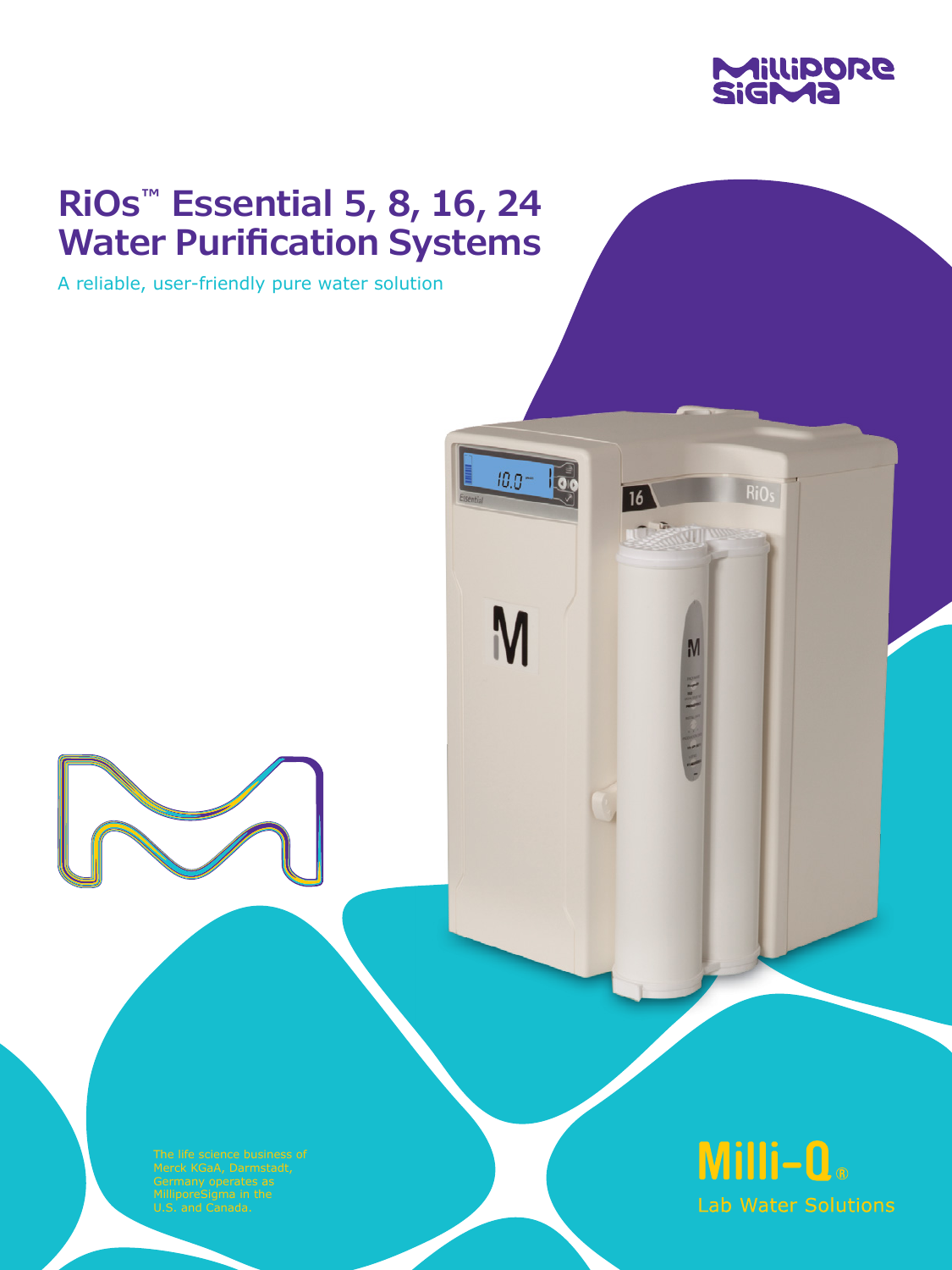#### **A reliable, user-friendly pure water solution**

**For Type 3 pure water needs, up to 480 L/day**

| Your water purification needs                                      | Our solution: The RiOs <sup>™</sup> Essential range of<br>water purification systems                                                                                                                                                                                                                                       |
|--------------------------------------------------------------------|----------------------------------------------------------------------------------------------------------------------------------------------------------------------------------------------------------------------------------------------------------------------------------------------------------------------------|
| Reliable, constant production of<br>high-quality Type 3 pure water | Complementary water purification techniques, including pretreatment<br>and high-performance reverse osmosis (RO) membranes, enable<br>reliable production of Type 3 pure water. Temperature compensation<br>ensures dependable, constant flow rates.                                                                       |
| Full control over your water<br>production facility                | <b>Essential water quality information</b> is shown on the system<br>display, including key water quality parameters measured by the<br>system's monitoring equipment. RFID technology provides<br>pack traceability.                                                                                                      |
| User-friendly operation                                            | Intuitive controls simplify system use, providing just the<br>information required. System alert and alarm icons are shown on a<br>color-coded backlit LCD display to clearly show message importance.<br>Optional Millitrack <sup>®</sup> software provides data management, archiving<br>and remote access capabilities. |
| A robust, low-maintenance system                                   | Benefit from established RO technology and automatic RO self-<br>maintenance functions. There is just one Progard® pretreatment pack<br>to change on the system, and a new, ergonomic pack locking system<br>lets users do this quickly and easily.                                                                        |
| <b>Easy installation</b>                                           | Systems have a small footprint, enabling convenient installation on or<br>under the bench, or on a wall to make the best use of laboratory space.                                                                                                                                                                          |
| Low running costs                                                  | The RO water recovery loop increases pretreatment pack lifetime,<br>and also decreases water consumption by 50% or more compared to<br>standard RO systems.                                                                                                                                                                |
| Confidence in your water<br>purification system supplier           | We are a partner you can count on. Our systems are manufactured in<br>an ISO <sup>®</sup> -registered site, and Milli-Q® Service Plans offer a full range<br>of support.                                                                                                                                                   |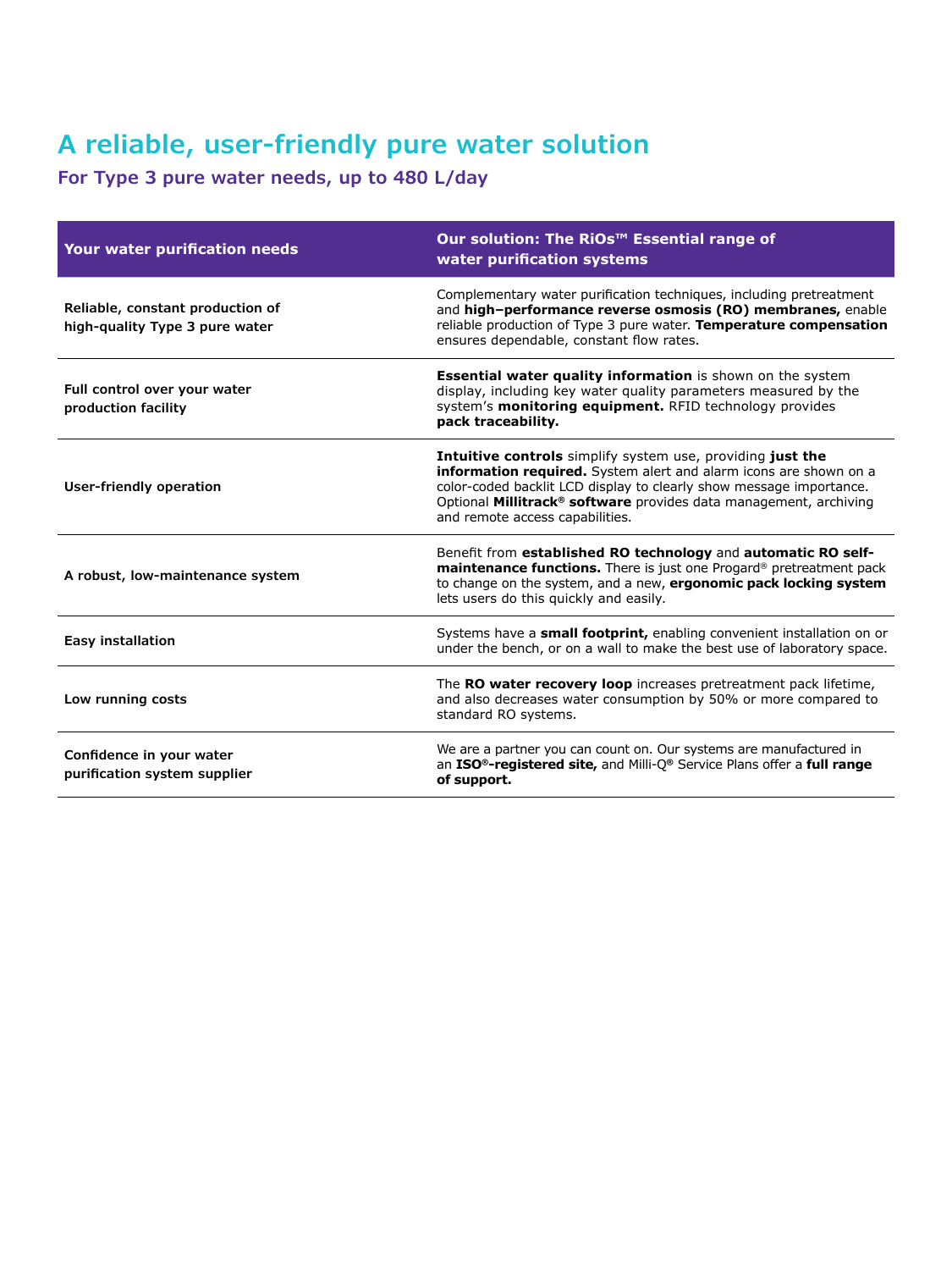### **RiOs™ Essential Systems Water Purification Pathway**

- 1. Feed Water
- 2. Inlet Solenoid Valve
- 3. Progard® Pretreatment Pack
- 4. Pressure Regulator
- 5. Pump
- 6. Sanitization Port
- 7. Feed Water Conductivity Cell
- 8. RO Membrane
- 9. Check Valve
- 10. Reject Water Recovery Loop
- 11. Capillary Tubing
- 12. Flush Solenoid Valve
- 13. Reject
- 14. Permeate Conductivity Cell
- 15. Permeate Divert Valve
- 16. Product Water
- 17. Reservoir



### **RiOs™ Essential systems**

#### **Reliable, constant production of high-quality Type 3 pure water**

RiOs™ Essential water purification systems are ideal for the production of laboratory-grade water, which is particularly suitable for use in glassware rinsing, hydroponics, water baths, and as feed water for humidifiers, autoclaves, glassware washers, washing machines, and Milli-Q® ultrapure water systems.

By filtration through a Reverse Osmosis (RO) membrane, RiOs™ Essential systems ensure the removal of all contaminants initially present in potable water. The semi-permeable RO membrane is protected from clogging by a Progard® pretreatment pack, which contains a combination of three purification media.

The water produced is always of optimal quality; each time the system is restarted, water is rejected until its quality meets the required expectations.

| <b>Performances</b>                                      | RiOs <sup>™</sup> Essential 5 | RiOs <sup>™</sup> Essential 8 | RiOs <sup>™</sup> Essential 16 | <i>RiOs™ Essential 24</i> |
|----------------------------------------------------------|-------------------------------|-------------------------------|--------------------------------|---------------------------|
| Daily needs (L)                                          | 30 to 100                     | 80 to 160                     | 160 to 320                     | 240 to 480                |
| Product flow rate ( $L/h \pm 15\%$ )<br>7 °C < T < 35 °C |                               |                               | 16                             | 24                        |
| System recovery %                                        | 32.1                          | 32.1                          | 43.1                           | 39.0                      |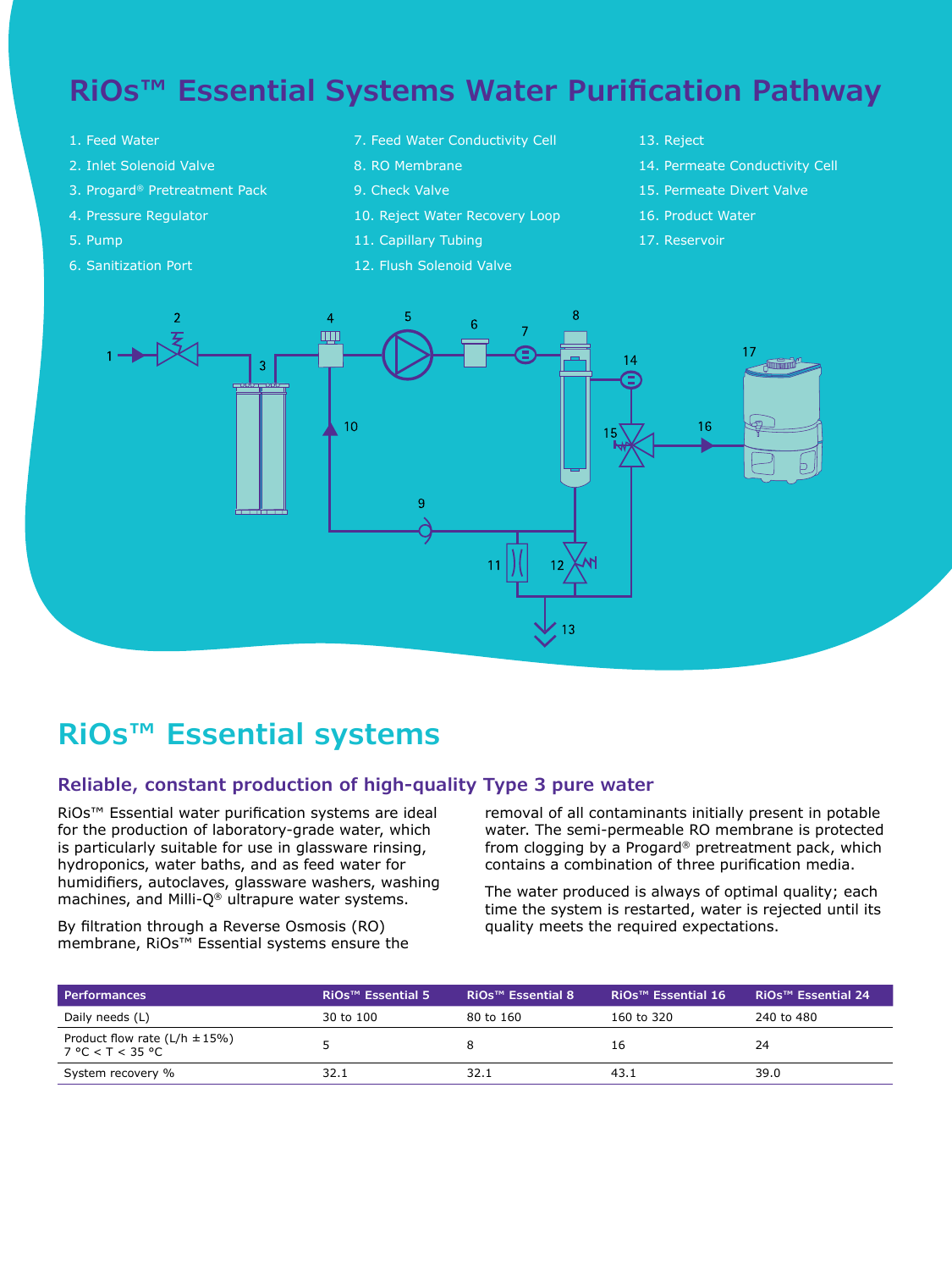### **The RiOs™ Essential system, step by step**



The robust RiOs™ Essential systems have been developed to ensure reliable, constant production of high-quality Type 3 pure water. These robust systems incorporate complementary water purification techniques including pretreatment and high–performance RO membranes.

#### **Pretreatment protects the system**

In the RiOs™ Essential system water purification sequence, potable tap water is first treated with a Progard® pretreatment pack. This first purification step protects against:

- Particles and colloids (depth filter)
- Free chlorine and colloids (activated carbon)
- Hardness, via an anti-scaling agent that protects the RO membrane

#### **Advanced reverse osmosis**

Advanced RO is a particularly effective technique for obtaining good water purity, removing 95–99% of inorganic ions and 99% of all dissolved organic substances (MW >200 Dalton), in addition to microorganisms and particles.

RiOs™ Essential systems incorporate two advanced features that provide major benefits for users:

- **Reduced water waste** is achieved by recycling part of the reject water to the RO membrane feed water stream, which decreases water consumption by 50% or more compared to standard RO systems.
- **Constant product flow rate** is achieved through the use of a unique temperature control feature in the built-in booster pump. Standard reverse osmosis–based systems suffer from a decline in product flow rate as water temperature decreases. Unlike these other systems, RiOs™ Essential systems benefit from temperature compensation, which ensures a dependable and constant flow rate. As temperature decreases, RiOs™ Essential system pump pressure increases to maintain a steady production rate, ensuring that pure water is always available when you need it, and enabling the system to adapt to a wide range of feed water types.



#### **Figure 1.**

Flow-through view of a RiOs™ Essential system RO membrane, which is inserted into a cartridge. Tangential flow limits the risk of fouling; the membrane removes 95–99% of inorganics and 99% of all dissolved organic substances of greater than 200 Dalton, such as microorganisms and particles.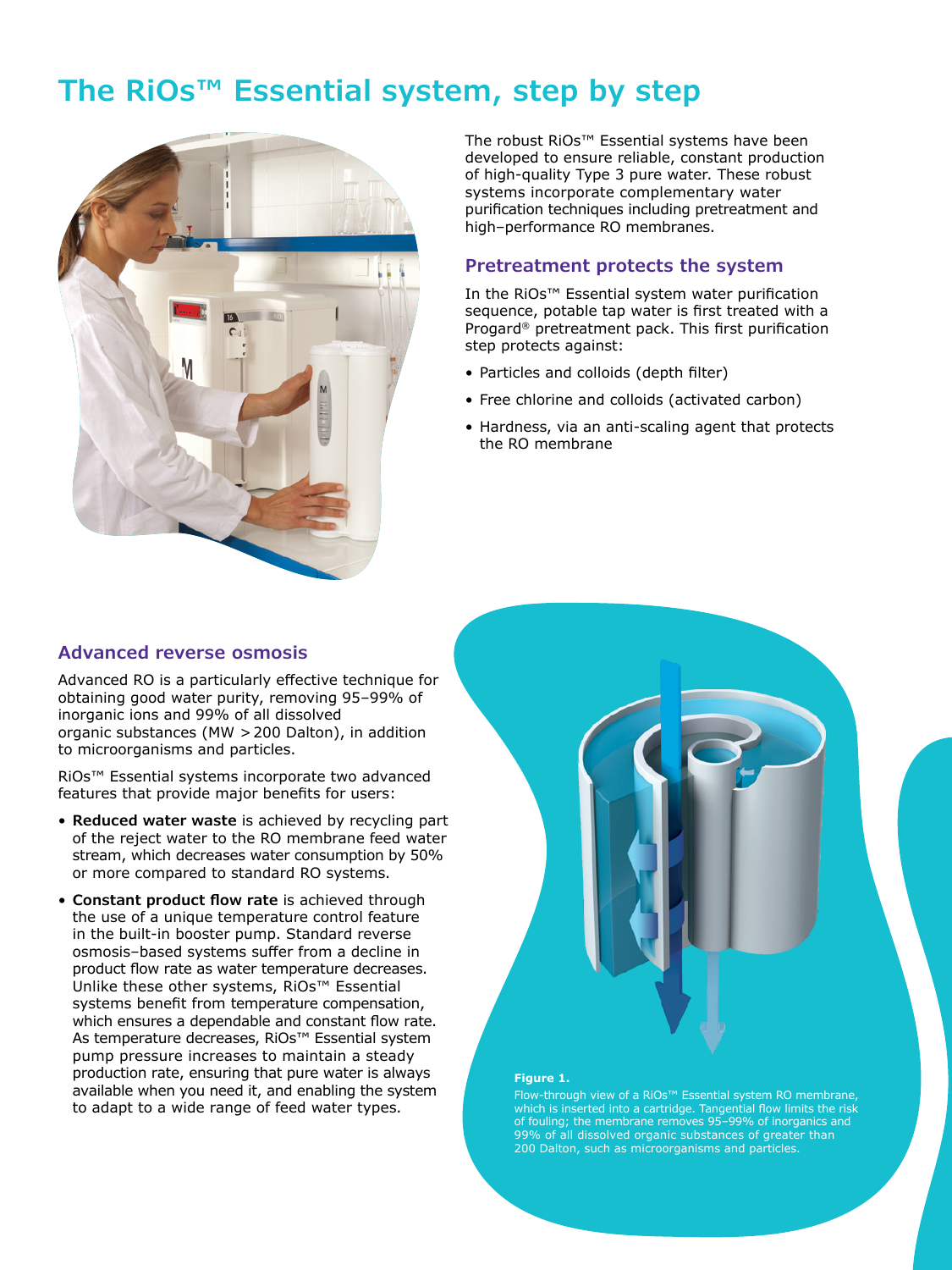### **Full control over your water production facility**

**Essential water quality information** is shown on the system's **easy-to-read backlit LCD display,** including the key water quality parameters that are measured by the system's monitoring equipment (product water resistivity/ conductivity compensated to 25 °C and tank level).

To enable optimized control of water quality and self-maintenance functions, RiOs™ Essential systems **check important relevant parameters:**

- Feed water pressure, feed water quality, feed water temperature
- RO pressure, RO water quality and RO membrane efficiency (% rejection of ions), RO water temperature

**RFID technology** provides further control by preventing insertion of an incorrect purification cartridge in the RiOs™ Essential system, and also by ensuring traceability of pack use and replacement.

When your RiOs™ Essential system will not be used for a long time, the **"Lab Closed"** function lets you maintain water quality by periodic automatic flushing and rinsing.





## **User-friendly operation**

RiOs™ Essential systems have been designed for **easy, effortless operation.** Intuitive controls on the system cabinet simplify use, and provide essential details  $-$  you see just the information you need. When necessary, icons inform users of any actions that should be performed, such as routine maintenance reminders (i.e., changing the Progard® pack, sanitizing the system), or taking corrective measures in case of an alert or alarm.

To ensure optimal system operation, maintenance alerts or alarms are visually signaled by color changes of relevant icons and the backlit LCD screen.

- For example, 15 days before the purification pack should be replaced, the Progard® icon turns yellow. As the date for pack change approaches, the LCD screen switches from its normal blue background color to yellow.
- For more important warnings, the screen turns red to indicate an urgent action is required.
- When there has been no user interaction with the screen for 15 minutes, and there is no alert or alarm, the system's "ECO" mode screen saver is activated automatically.

For even greater flexibility, **optional Millitrack® software** is available for system users who would like to benefit from enhanced data management control, remote access capabilities and long-term electronic archiving provided by an interactive web interface.

Additional information on system operation and maintenance is provided by the Quick Reference Guide and User Manual stored on the water production unit.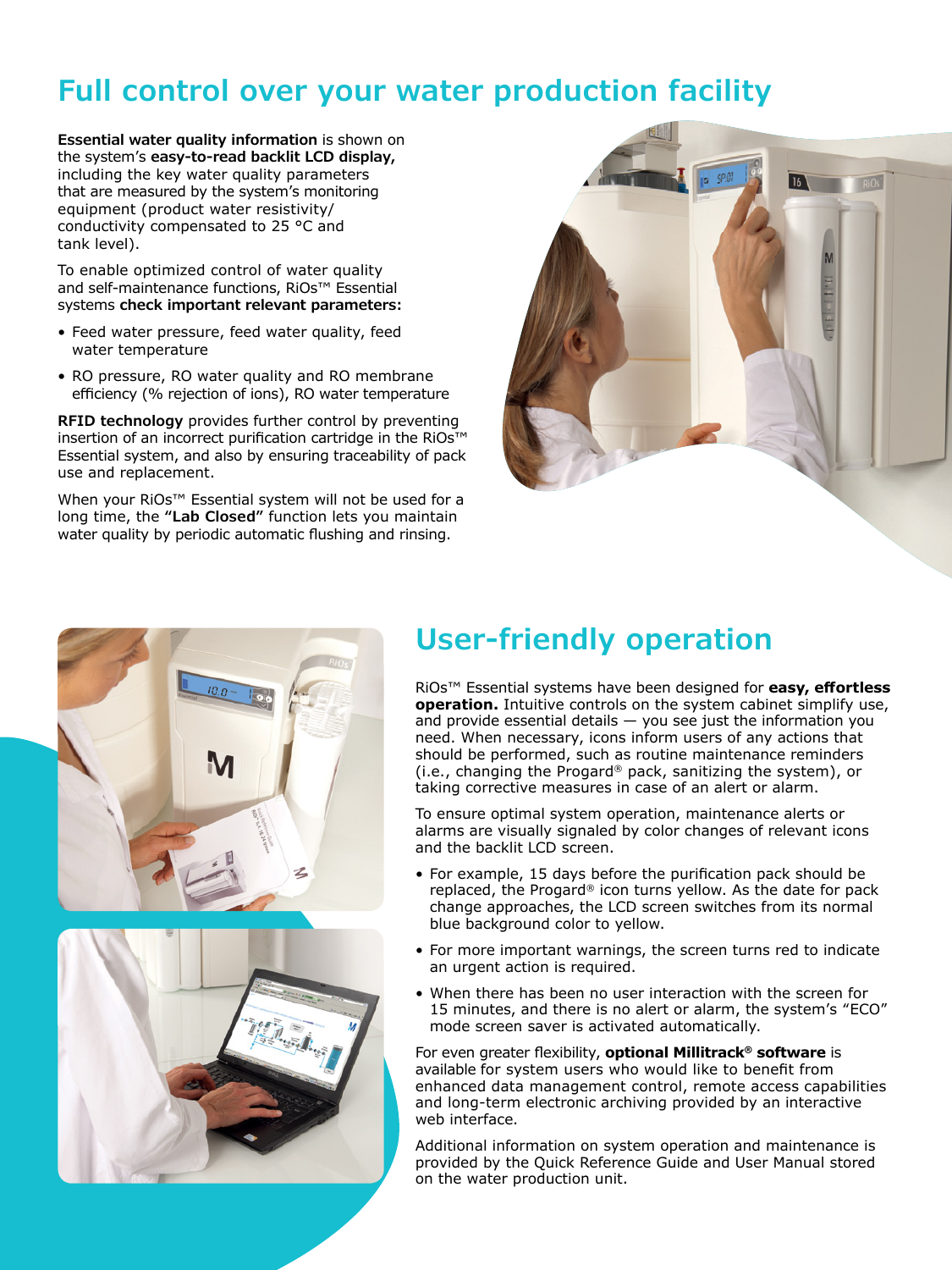## **A robust, low-maintenance system**

RiOs™ Essential systems integrate **established advanced RO technology and automatic RO selfmaintenance** functions. The systems are robust and require little maintenance, leaving you free to concentrate on your laboratory work. Clear instructions, alerts and alarms make it easy to keep your system in optimum condition.

There is just one Progard® purification pack to change — and the system's new **ergonomic pack locking system** makes this easier than ever to do. Just pull up on the locking handle to remove the exhausted pack,

position the replacement pack in the cabinet, and push down on the handle to lock the new pack in place  $$ it's as simple as that! This is followed by an automatic 15-minute flush cycle, and your system is once again ready for use.

**Automatic self-maintenance functions** (e.g., flush mode, rinsing mode, sanitization cycle) keep the system's RO membrane in top operating condition, and ensure optimal water quality. System sanitization is recommended approximately four times a year, and takes just a few minutes to perform.

### **Easy installation**

**A complete range** of RiOs™ Essential systems and specially designed storage reservoirs are available to meet the needs of laboratories requiring anywhere from 30 to 480 L of pure water per day. With their **small footprint,** RiOs™ Essential systems are designed to make the best use of laboratory space. Systems can be placed on or under the bench or wall-mounted, depending on your needs. Larger installations, based on the same principle, are also available for users with higher needs.

Select from a range of **high quality polyethylene reservoirs** (30–100 L) to match your water usage. For storage of larger volumes of water, 200 L and 350 L SDS (Storage & Distribution System) reservoirs are also available.

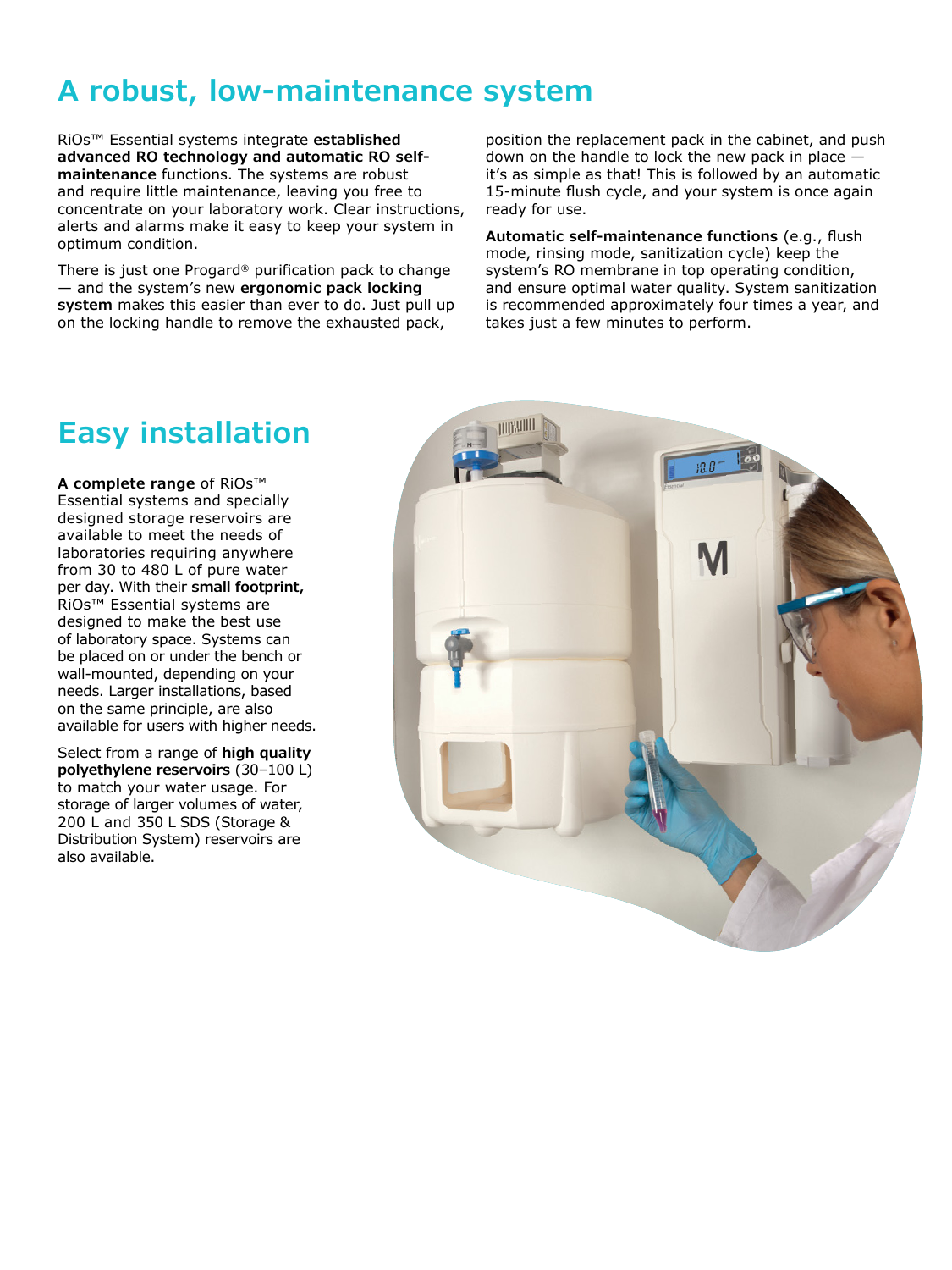#### **Low running costs**

#### **Budget-conscious users will also appreciate RiOs™ Essential systems for their low running costs:**

- Only a **single Progard® pretreatment pack** is needed to remove particles, free chlorine and colloids from tap water.
- Compared to standard RO systems, the RiOs™ Essential system's **efficient RO-reject water recirculation loop** decreases tap water consumption by 50% or more, and also doubles the lifetime of the Progard® pack, as the recovered water has already been pretreated.
- The entire pretreatment sequence, as well as the self-maintenance functions and cleaning cycles for the RO membrane, ensure optimum final water quality. Consequently, the RO membrane lifetime is extended, which results in decreased running costs.



#### **Figure 2.**

Advanced RO technology with high water recovery reduces water consumption by 50% or more. Some of the rejected water is recycled to the RO membrane feed downstream of the Progard® cartridge, making our RO systems best-in-class in terms of economical and environmental impacts.

### **Confidence in your water purification system supplier**

As one of the top three R&D investors in the Life Science Tools industry and with more than 50 years of experience in water purification systems manufacturing, we are a partner you can count on.

RiOs™ Essential systems are manufactured in an ISO® 9001- and ISO® 14001-registered site\*, and are certified for safety and electro-magnetic compatibility (CE, cUL, FCC).

Additionally, to optimize the performance and lifetime of your water purification system, we offer a complete portfolio of Milli-Q® Service Plans ranging from a single annual checkup to full system coverage.

\* Certificates are available upon request.

| <b>Feed Water Requirements</b>                      |                    |  |  |
|-----------------------------------------------------|--------------------|--|--|
| Water quality                                       | Potable tap water  |  |  |
| Temperature                                         | $5 - 35$ °C        |  |  |
| <b>Fouling index</b>                                | $< 12*$            |  |  |
| Free chlorine                                       | $<$ 3 ppm          |  |  |
| Minimum feed water pressure                         | 1.0 <sub>bar</sub> |  |  |
| Maximum feed water pressure                         | 6.0 <sub>bar</sub> |  |  |
| またえし こまい じせいしゅう しょうしょう こうしんしょう しゅうしん かんこうしょう しょうしょう |                    |  |  |

If the Fouling Index is  $\geq 12$ , additional pre-filtration is recommended.

#### **RiOs™ Essential System Specifications Pure (Type 3) Product Water Quality RiOs™ Essential Systems**

| Product flow rate $\pm$ 15%, 7-35 °C         | 5, 8, 16 or 24 L/h                                                                |
|----------------------------------------------|-----------------------------------------------------------------------------------|
| <b>Ionic content</b>                         | Typical rejection $> 95\%$                                                        |
| <b>Organics &amp; Particulates</b>           | Typical rejection > 99%                                                           |
| <b>System Information</b>                    |                                                                                   |
| <b>Dimensions</b><br>$(H \times W \times D)$ | $470 \times 268 \times 339$ mm<br>$(18.50 \times 10.55 \times 13.35 \text{ in.})$ |
| Net weight                                   | 10.9-12.1 kg (23.9-26.7 lb)                                                       |
| Operating weight                             | 14.4-15.7 kg (31.7-34.5 lb)                                                       |
| Electrical feed voltage                      | $100 - 230$ V $\pm 10\%$                                                          |
| <b>Electrical feed frequency</b>             | 50-60 Hz                                                                          |
| Tap (feed) water connection                  | $1/2''$ Gaz M                                                                     |